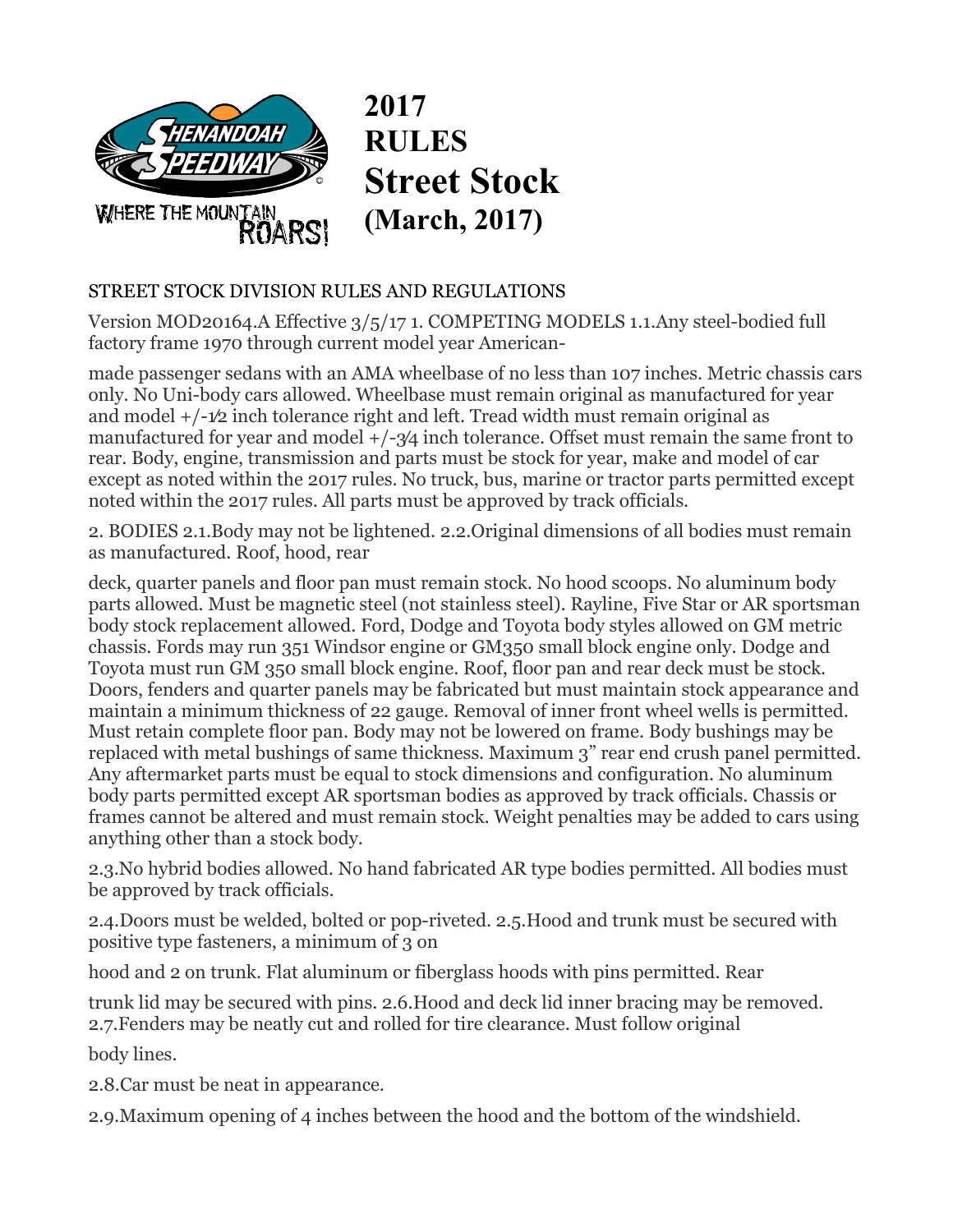2.10.Rear Spoilers- Rear spoilers are to be no larger than 5 inches high and a maximum of 60 inches wide.

2.11.Side Window Vents- Side window vents can be no longer than 8 inches in length.

3. FAIR COMPETITION 3.1.In the interest of fair competition track officials may add/subtract weight or

make other adjustments as necessary to level the competition. 4. WEIGHT 4.1.Weight rule: Minimum 3100-lbs. total weight. Minimum 1450-lbs. right side weight.

All bracing must be of equal length and thickness right to left side. No gas or liquids

may be added at conclusion of race. 4.2.Added weight must be in block form of no less than 5 pound blocks (no pellets)

and painted white with the car number on it. 4.3.Added weight must be securely bolted in place, reference General Track Rules 1.1. 4.4.Weight may not be added to the outside of the frame rails or ahead of the

front spindles or behind the rear axle or inside the driver's compartment. 4.5.Dislodged weight will not be returned to the car for weighing after the race. 5. GLASS 5.1.Front windshield may be Lexan $\mathbb R$  and must have a minimum of five clips securing

it. Three (3) 1/8 X 1" metal retaining straps must support the inside of front windshield. Rear window must be replaced by Lexan® or Plexiglas and must have a minimum of 2 each; 1-inch wide metal retaining straps.

5.2.All cars must have a rear view mirror. Mirror must not extend beyond outer edge of door or "A" post.

5.3.Headlights and taillight holes must be covered neatly with metal. 6. INTERIORS

6.1.Either a stock dash or full-length sheet metal dash is required. 6.2.Battery will be located in the driver's compartment with master cutoff switch located

near the center of dash. Battery must be completely enclosed within a steel box with a maximum thickness of 1/8" and a minimum thickness of 1/16". The lid must bolt shut and the box must be bolted securely to the floor. The battery must be sufficiently blocked to prevent excess movement within the box.

The box must be insulated at the point of the battery posts to prevent arcing. 7. TRANSMISSION 7.1.Only stock automatic or three speed manual transmissions permitted. Forward and reverse must

work. Alterations or modifications are not allowed. Must have a working neutral

safety switch. May use transmission cooler. 7.2.Minimum 10 inch stock converter or 10 ½ inch clutch . 7.3.One "U" shaped steel strap, 2 inches wide and 1⁄4" inch thick must surround shaft

and be fastened to the floor cross-member. 7.4.Drive shaft must be magnetic steel and painted white. 8. ROLL CAGE 8.1.A complete approved roll cage required. 8.2.All bars within driver's reach must be padded. 8.3.Driver's door must have a steel plate measuring 18′′ X 24′′ with a thickness of .090′′.

Plate must extend from the frame-rail upward. Total driver's door plated with 3" hole

for Jaws of Life entry for driver's protection recommended. 8.4.Cage must be centered on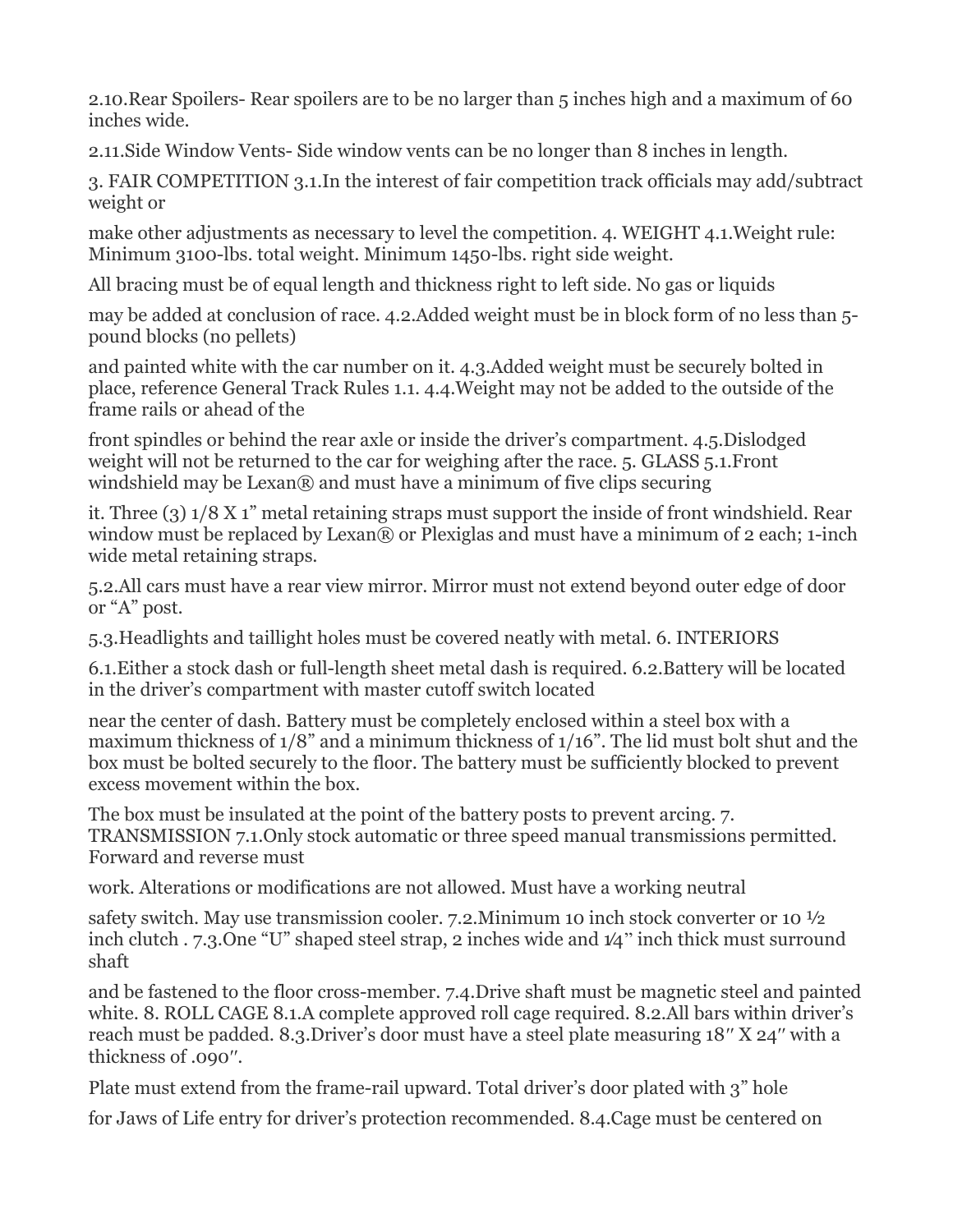frame left to right. 8.5.Tubing must be minimum .090 thickness. 9. FUEL AND FUEL CELL

9.1.Fuel: Pump gas may be used, or Sunoco race fuel may be used but it must be purchased from Shenandoah Speedway track pumps for each race- proof of purchase required. See DR rules for ALL Divisions section 5.

9.2.An approved fuel cell required. Maximum capacity, including the filler spout and overflow must be 22 gallons. The nominal fuel cell size must be 32-5/8 inches by 16-5/8 inches by 8- 7/8 inches.

9.3.Materials other than standard foam as provided by an approved fuel cell manufacturer will not be allowed.

9.4.Fuel cell check valve is required and must be acceptable to track officials. All approved fuel cells may be equipped with a steel ball fuel filler and fuel vent check- valve assembly.

9.5.Fuel Cell must be enclosed in an approved container of no less than 20-gauge steel. Cell must be mounted as far forward as possible, and equal distance between the frame rails. Bottom of cell cannot be lower than the bottom of the rear frame rails. Four steel straps minimum 1 inch wide X 1/8-inch thick must secure the cell to the trunk.

9.6.A steel firewall, not less than 20-gauge thick must fully separate the driver's compartment from the fuel cell.

9.7.Outside fill is not allowed. 10. COOLING SYSTEMS 10.1.Aluminum radiator permitted. 10.2.Braided steel hoses are optional. Aluminum water pumps permitted (optional). 10.3.Only a standard magnetic steel OEM fan with a minimum of four (4) blades shall

be used. Minimum diameter of fan shall be 14 inches. Blade width shall be a

minimum of

3.5 inches wide. No flex fan permitted. Electric fans will be allowed.

- 4. Minimum 5 inch aluminum pulleys permitted. No under drive pulleys allowed.
- 5. No flat fan blades permitted.
- 6. Water only. Additives are not allowed. Anti-freeze is not allowed. A \$200 fine will be charged if any anti-freeze or additives are found.

11. DIFFERENTIAL 11.1.Only OEM style posi-traction, spools or welded gears permitted. No ratchet,

gear- driven coupler, or torque sensing type differentials allowed. 11.2.12-bolt GM rears are not allowed. Ford 8 or 9 inch allowed. 11.3.C-clip eliminators are permitted. 12.SUSPENSION & STEERING

12.1.Modifications are not permitted. Front and rear control arms must mount in original locations. Control arm bushings may be rubber, plastic or metal. Racing springs may be used. Adjustable spring spacers are permitted. Mono-balls are not allowed. Extended or adjustable length ball joints are not allowed. Magnetic steel Heim joint on the sway bar permitted. Sway bar must be stock appearing with a maximum diameter of 1 5/16". All suspension components must use stock type mounting hardware and must be located in the original factory location. Rear jack bolts permitted (optional).

12.2.Absolutely no bending, cutting, offsetting or interchanging of parts except for notching of the right, front upper control arm for shock clearance.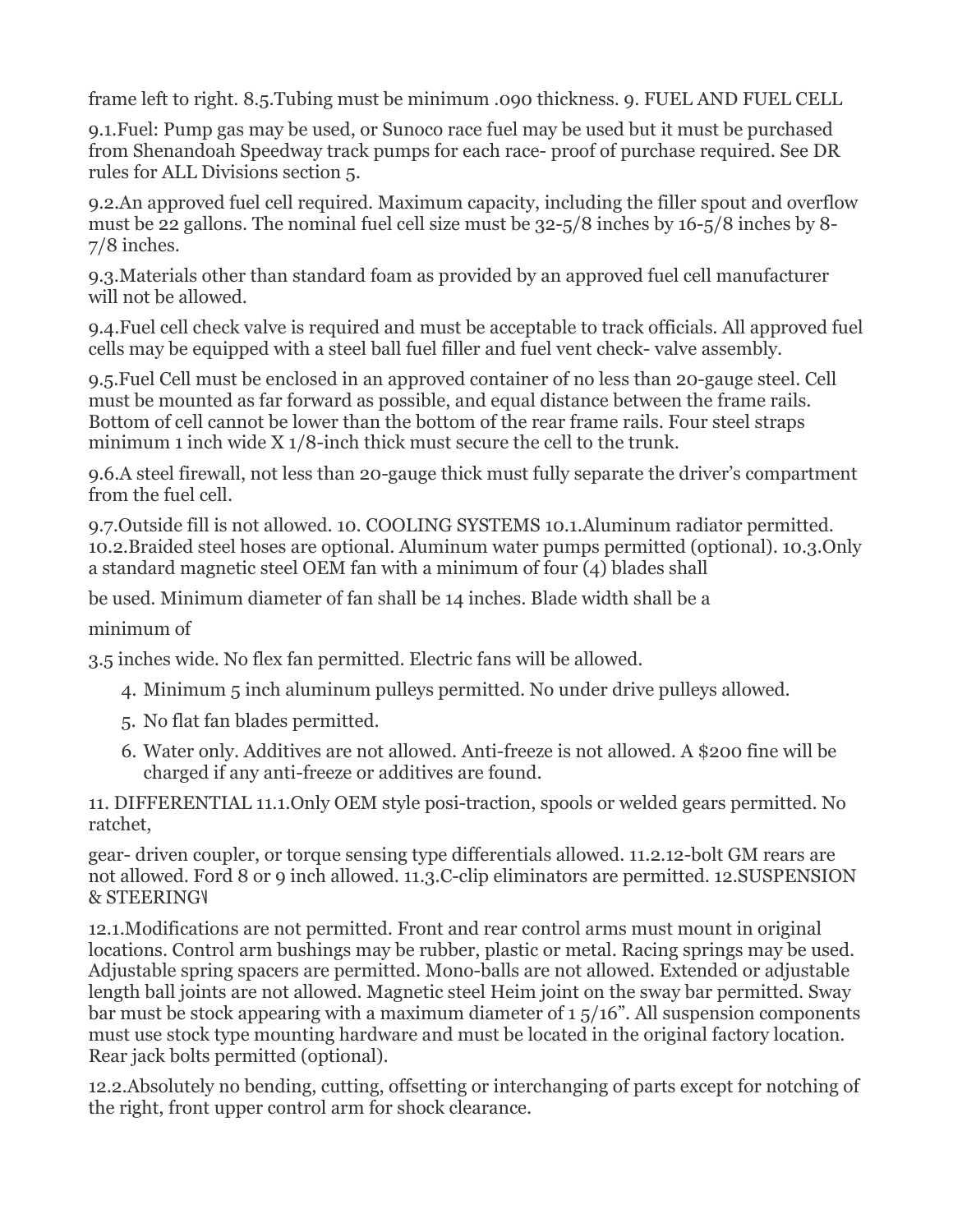12.3.Left side ground clearance 6 inches minimum with driver in driving position of car. 12.4. Panhard bars are not allowed. 12.5 Gear box must be stock for make and model of car. Any power steering pump permitted.

13. SHOCK ABSORBERS 13.1 All shocks must have stock type welded ends and must mount in their original mounting holes. For racing shocks, only nonadjustable stock mount permitted. Non- Adjustable OEM style street shocks are permitted. 13.2 All four shocks must be from the same manufacturer. Left and right side part numbers must be the same.

13.3 All four shocks must be from the same manufacturer. Left and right side part numbers must be the same. 13.4 Do not remove factory decals or paint shocks. Part numbers must be visible. 14 BRAKES

14.1 All components must be stock OEM / replacement for make and model of car used. No racing components allowed except for brake pads.

14.2 Rotors or drums cannot be drilled or lightened.

14.3 Aluminum drums or in-car brake adjusting devices are not allowed. 15 TIRES AND WHEELS

15.1 Tires are American Racer #J2LX4 .

15.2 Any steel wheel not exceeding 7 inches wide permitted. Note: 7" Bassette Wheels as stamped permitted. All wheels must be the same size with minimum 3 inch offset.

No deep dish wheels allowed.

15.3 A maximum of 1⁄4" spacer on the left and 3/4" spacer on the right side of car. Spacers must be same front and rear.

15.4 Bleeder valves are not allowed. 16 ELECTRICAL SYSTEM

16.1 Master on-off switch on battery cable must be located near center of dash. 16.2Battery may not be located in the trunk.

16.3 Self-starter must be in working order.

16.4 Factory appearing OEM single point or OEM electronic ignition systems permitted. Multi-spark systems not allowed.

16.5 No wire looms or wiring harnesses permitted. All electrical wiring must be point-to- point and each wiring connection must be easily traceable and removable from the car for inspection purposes.

**16.6 Transponders** All transponders shall be mounted 72 inches, plus or minus 2 inches from the edge of the front bumper, measured from the center of the car.

17. ENGINES 17.1 Engine must mount in original location with stock/OEM replacement

engine mounts. Engine may not be lowered or set back. May be interchanged within manufacturer's line.

17.2 No factory or after-market high performance parts allowed except as stated below. Stock appearing or Claimer Oil Pan, Part# 917-15122 or 917-15123 only.

17.3 GM products must use a two-barrel automotive type Rochester 2V with a maximum 1- 11/16 throttle bore and a maximum 1-1⁄4 venturi. Booster in Rochester carburetor must measure a maximum of .249 in center hole of booster. (Tech gauge measures .259 to allow for tolerance. If gauge slide through booster it will be declared illegal). Height of booster must be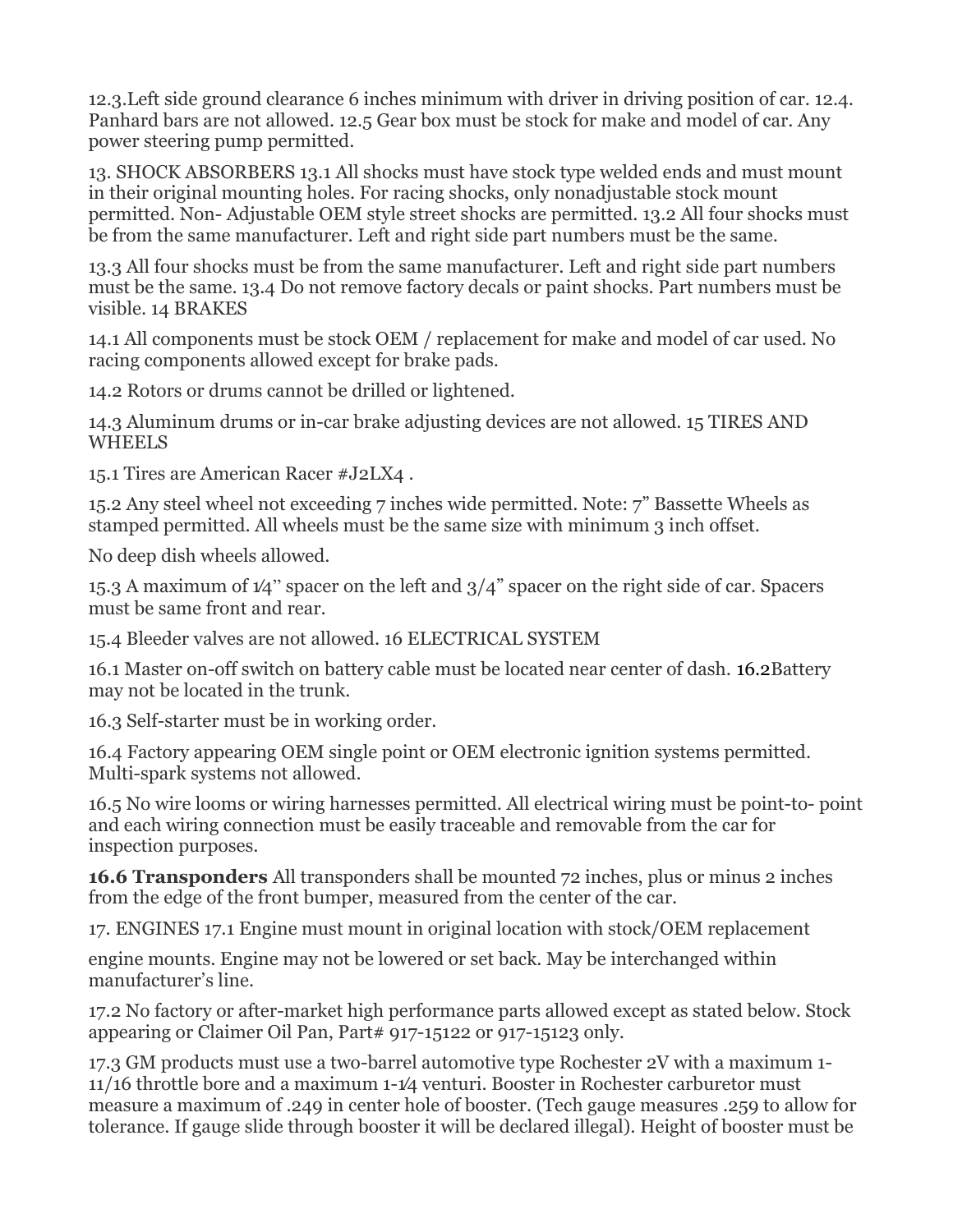a minimum of .746. (Tech gauge measure .736 to allow for tolerance. If gauge slides over booster it will be declared illegal). Rochester carburetor must run with cast iron intakes only.

17.4 Fords using Ford engine must use a stock 350 Holly 2300 model number 7448 (350 cfm) or Motorcraft® carburetor with a 1-11/16inch throttle bore and 1.333-inch venturi. Marine or special application carburetors not allowed. Ford engine must be 351 Windsor engine (no Cleveland engine permitted). Fords and Toyotas may use GM 350 small Ford 2181 carb

block engine as stated herein.

17.5 Intake manifold must be two-barrel cast iron. No modifications. Studs must be in all 4 holes with nuts.

17.6 Exhaust manifold may be stock unaltered cast iron. Center dump/ram type manifold allowed. Crossover equalizer tubes or thermal wrap are not allowed.

17.7 Exhaust headers will be permitted. Headers must be manufactured using a magnetic steel primary tube size of 1-5/8 inches outside diameter, maximum 30 inches in length cut off square, with a collector tube size of 3 inches outside diameter. Cones or pyramids are not allowed. The header collector pipe must not be reduced at any point between the primary tubes and the exhaust pipe. Those tubes that do must be mounted parallel or angle down, in reference to the cylinder head, then turn down and turn to the rear of the collector pipe. The maximum thickness permitted on the header- mounting flange will be 3/8 inch.

17.8 Only a round dry-type paper air filter element maintaining a minimum of 12 inches and a maximum of 14 inches in diameter will be permitted. The air filter element must maintain a minimum of 1  $\mathcal{V}2$  inches and a maximum 4 inches in height. All air must be filtered through the element. The air filter elements must not be sprayed or soaked with any type of chemicals or liquids.

17.9 Only a round metal air filter housing will be permitted. The top and bottom of the air filter housing must be solid and must be the same diameter. Lips or expanded edges will not be allowed. The center stud hole in the top of the air filter housing must not be recessed more than 1-inch. The air filter housing must be the same diameter as the air filter element. The air filter housing must be centered and set level on the carburetor.

The bottom of the air filter housing must be lower than the top of the carburetor choke horn. Tubes, funnels or any device which may control the flow of air will not be allowed inside of the air cleaner or between the air filter housing and the carburetor.

17.10 Any hydraulic cam permitted. Maximum lift .410 measured at valve and . 274 inches at lifter. Vari-duration or anti-pump lifters are not allowed. No roller lifters allowed.

17.11 Heads must be no less than 70cc for GM products with intake valve size of 1.94 inches and exhaust valve size of 1.50 inches. GM 441 casting not approved. Ford must be no less than 70cc with intake valve size of 1.84 inches and exhaust valve size of 1.54 inches. Any stock diameter spring and steel retainer permitted. No beehive spring allowed. Guide plates not allowed. Screw-in studs 7/16-inch maximum. Stud girdles

permitted. No Vortec, World Product or aftermarket heads allowed. 17.12 Standard factory maximum 3-angle valve job permitted. No grinding or

polishing on any part of head, intake or exhaust manifold. Interior must retain original cast finish.

17.13 Maximum displacement: 350ci + .060 overbore for GM products. 351ci + . 060 overbore for Ford products.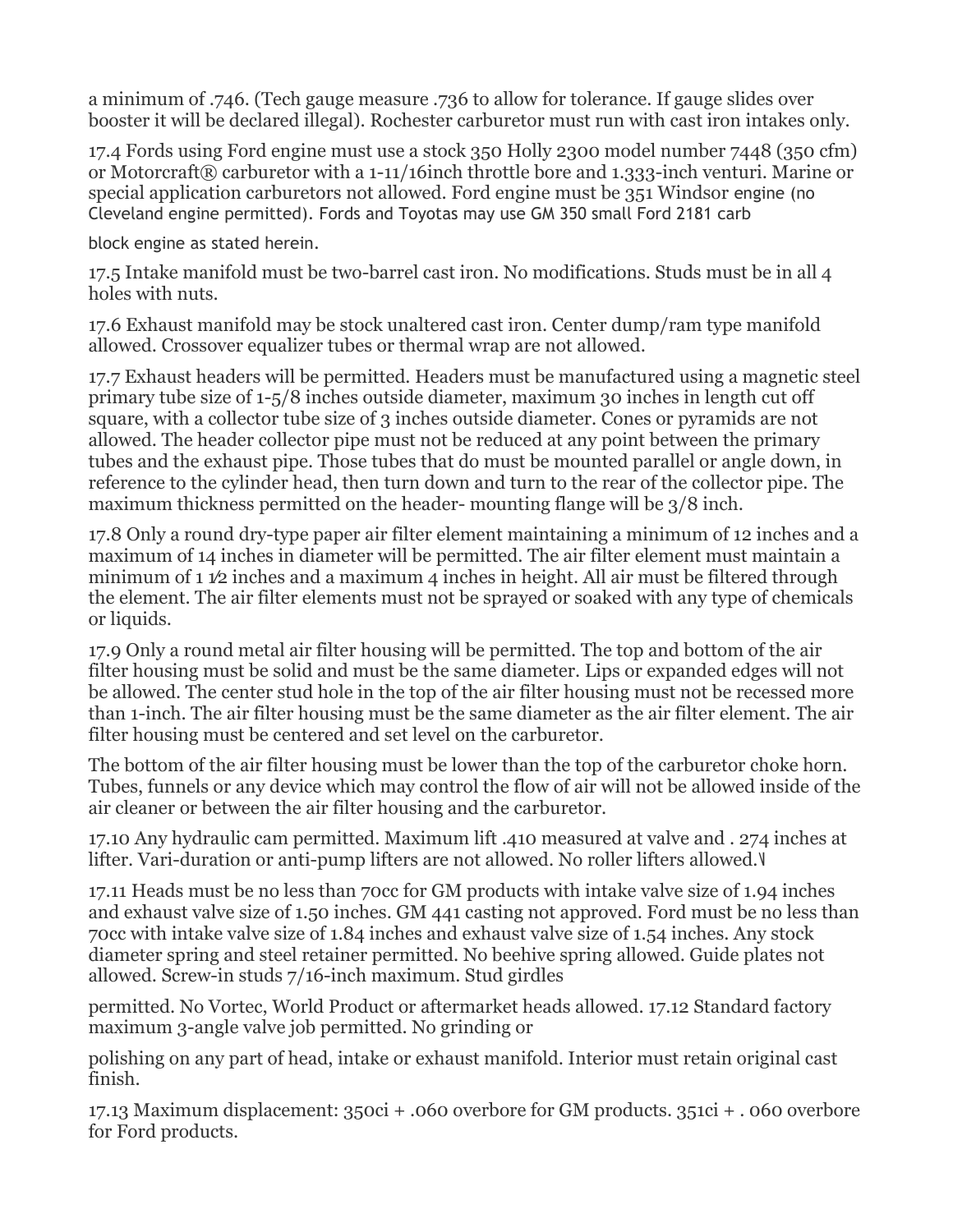17.14 Pistons must be flat top stock OEM/replacement type, equal valve relief only. Pistons must have 1.550 compression height, plus or minus .010′′. Piston must not protrude out of block.

17.15 Crankshaft must be must weigh minimum of 50 pounds. May not be lightened or knifeedged.

17.16 Connecting rods may be aftermarket. Only solid steel connecting rods permitted. "I" Beam type connecting rods only. No billet connecting rods. Connecting rod must maintain stock production length.

17.17 No larger than 1.52 roller rockers and guide plates permitted. 17.18 All casting numbers must be legible. 17.19 An easily accessible 1" inspection plug located on the side of the oil pan in front

of the oil filter not to be obstructed for inspection purposes highly recommended or oil pan may be removed for inspection.

18. PERSONAL SAFETY EQUIPMENT 18.1 Competition shoulder harness and lap belt must be at least 3 inches in width.

Sub strap is required. Metal-to-metal buckles are required on shoulder and seat belts. The shoulder harness should be attached to the roll bar behind the driver's seat even with or slightly higher than the driver's shoulder. Where the harness

crosses the roll cage, it must pass through a steel guide welded to the roll cage. Shoulder harness inertia reels are not allowed.

18.2 Where the belts pass through the seat edges, it must have a grommet installed, be rolled, and/or padded to prevent cutting of the belt.

18.3 All seat belts and shoulder harnesses must connect at the lap belt with a quick- release buckle acceptable to track officials.

18.4 Seat belts and shoulder harnesses should not be more than Three (3) years old. Manufacturer's date tag may not be altered or removed and must be easily accessible for inspection purposes. Production-car factory-type shoulder belts or straps are not allowed.

18.5 A window net made from minimum 3⁄4 inch, maximum 1-inch wide nylon rib- type material must cover the left side door window opening. The maximum square opening between the ribs must not exceed 2 1⁄4 inches. The minimum window net size must be 22 inches wide by 16 inches high.

18.6 Window net mounts must be a minimum of 1⁄2 inch diameter solid steel rod on the bottom and a minimum 1-inch wide by 3/16 inch thick flat steel or a minimum 1⁄2 inch diameter solid steel rod on the top, with mounts welded to the roll cage.

18.7 The window net, when in the closed position must fit tightly and be secured with a levertype quick release latch. The lever must be secured be a detent ball in the lever and may be supplemented by a Velcro® fastener only. Pins or clips are not allowed. The latch must be mounted at the top in the front to the roof bar. An approved cam-lock latch is permitted.

18.8 An approved and fully charged fire extinguisher must be securely mounted within easy reach of the driver and cannot be taped to roll bar.

18.9 The steering wheel must be steel and have a quick-release for removal. The center of the wheel must be padded.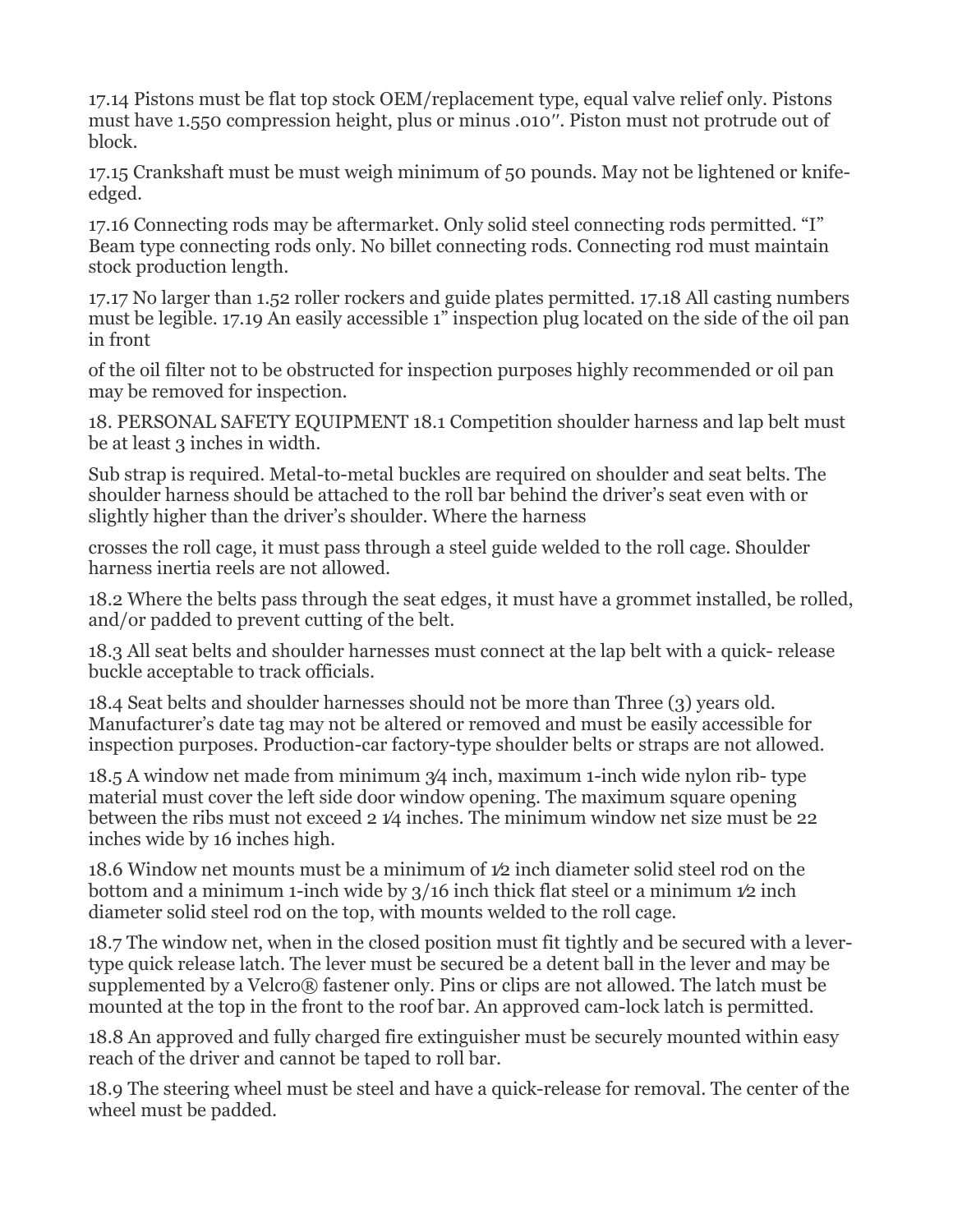18.10 Aluminum racing seat only required. 18.11 All roll bars within reach of driver must be padded. 18.12 Approved head and neck restraints are required. 18.13 Highly recommended one crew member monitor official's radio

(frequency 151.820) in order to relay official's directives (in lieu of black flag).

18.14 No crew members allowed over the wall unless permitted by officials. 19 POST-RACE **INSPECTION** 

19.1 If a car is deemed to be in violation of the rules penalties will be dispensed based upon the infraction. Failure to honor post race inspection will result in disqualification from that racing event, and further disciplinary action is possible. All decisions by tech officials are final and non-appealable.

19.2 Illegal parts must be surrendered to the track official in charge. Parts not surrendered may be cause for a fine and possible suspension from future events.

19.3 Items that have passed previous inspections do not mean they are legal and can be deemed in violation of the rules at any time.

19.4 Once tech officials notifies the driver/crew chief/team member/owner or any member of the race team of the items to be inspected the team will have 15 minutes to begin tear down. The car/parts, etc must be presented to officials for inspection within 30 minutes of notification unless otherwise directed by tech officials.

19.5 No equipment or car will be considered to be approved by reason of having passed through pre-tech inspection or previous inspections unobserved. Passing pre- tech does not mean that the car will pass post tech inspection. It is the team's responsibility to ensure the car is LEGAL at all times.

20 RULE INTERPRETATION 20.1 All decisions by track officials are final and nonappealable. Interpretation of

all rules is final and non-appealable as defined by track officials. Violation of the spirit or intent of the rules is prohibited.

20.2 All tech inspection decisions by head tech official are final and non appealable.

20.3 Officials reserve the right to modify the rules and/or add weight as needed to level the competition.

21 PRACTICE 21.1 Once practice is complete there will be no additional practice time allowed for

competitors unless time permits practice for entire division. 22 RACE PROCEDURE

22.1 Shenandoah Speedway race procedure will be followed as explained in mandatory driver's meeting.

23 CONDUCT 23.1 All competitors, drivers, crew members, spotters, owners, sponsors and others

with track license are responsible for their conduct at all times whether participating in an event, driver's meeting or as a spectator. This applies to all contact with Dominion Raceway management, staff and officials as well as the press and other electronic media both at the track and away from the track.

23.2 Refer to 2017 VIOLATION AND DISCIPLINARY ACTION section of rules for conduct penalties.